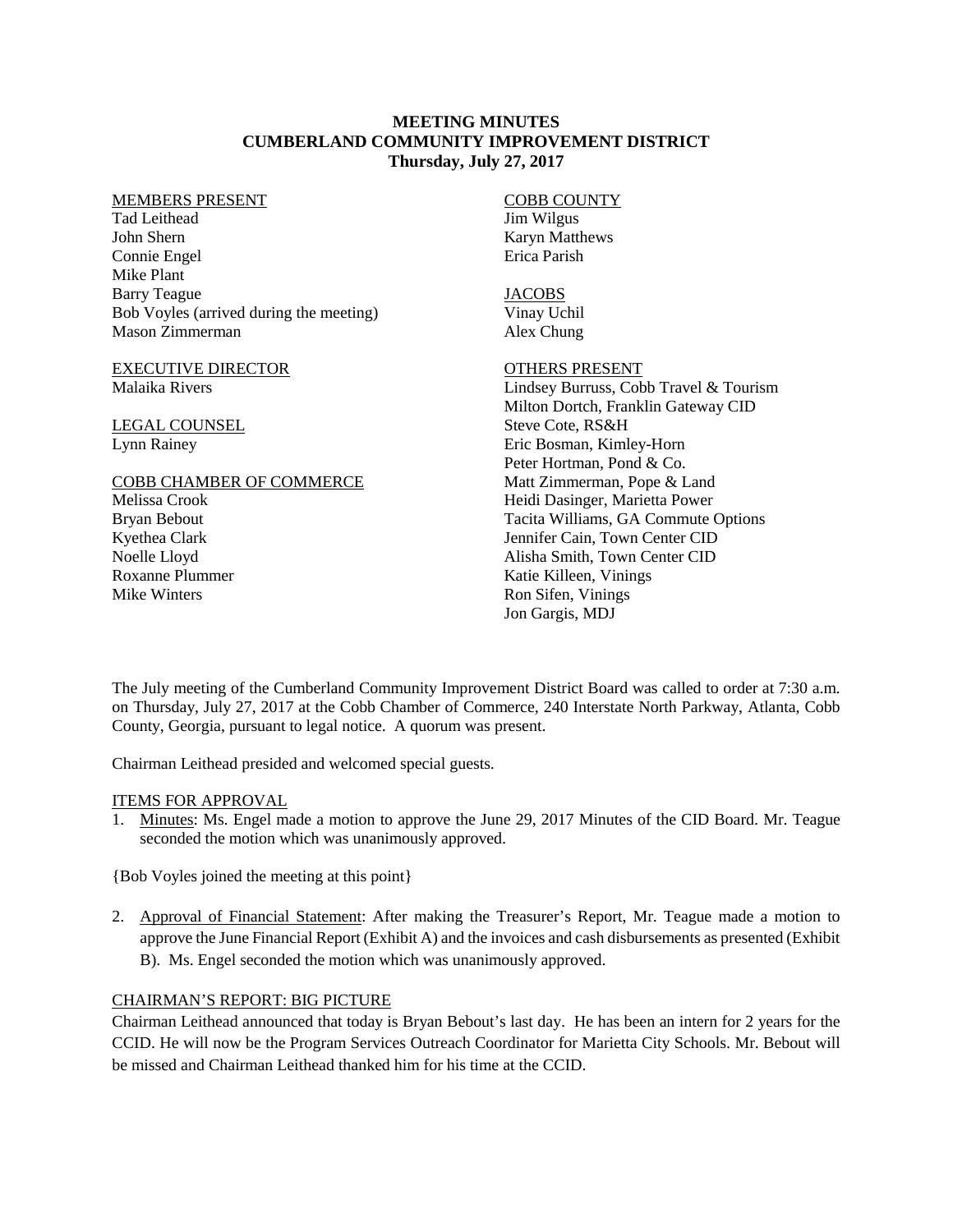# **CCID Minutes July 27, 2017 Page 2 of 5**

Chairman Leithead stated the CCID has gone through some extraordinary changes over the past few years. The CCID has completed a number of big construction projects on an expedited scale. Chairman Leithead recommended developing some short term infrastructure projects that could quickly and effectively happen over the next 2 years, with staff and county and with input from Board members that will tweak the system to make the traffic patterns more manageable. The second area Chairman Leithead proposed are short term projects that relate to quality of life projects (the CCID has a significant quality of life agenda – trail systems, landscaping and the ongoing discussion with crosswalk improvements and bicycle plan). The third area Chairman Leithead proposed was moving forward with Cobb County and how the CCID will bear expenses for ongoing maintenance. The CCID will have a long term agenda (takes typically 10-15 years to execute), and we need some short term projects that will allow the CCID to show some short term results while thinking of long term initiatives. Board member Voyles suggested before staff starts this process he would like for staff to allow time for Board members to talk to tenants and then give them feedback. This would allow for the CCID to tackle tactical issues. Mr. Voyles would like for transit connectivity to stay on the agenda as the number one priority. Chairman Leithead agreed on both points. Board members agreed with moving forward and staff will present the feedback at the August Board meeting.

Adoption 2017 Millage Rate: Lynn Rainey, Legal Counsel, reported our millage rate has been advertised at a proposed 5 mills in the Marietta Daily Journal and has also been posted on the website. It represents, based upon the assessed value that was reported by the Tax Assessor's office, a 7.5% increase in the amount of taxes to be levied or \$455K additional based upon the new assessed values at the reported 5 mills. Mr. Rainey reviewed the historic trends since 2011. Mr. Shern made a motion to approve the official Millage rate for the current year at 5 mills. Mr. Voyles seconded the motion which was unanimously approved.

Board members requested an in depth discussion moving forward before setting the next millage rate. Chairman Leithead will set a meeting next year, 60 days prior to advertising, to discuss setting the millage rate.

### EXECUTIVE DIRECTOR'S REPORT

- A. Real Estate Activity
	- 1. Development Pipeline: Ms. Rivers encouraged Board members to review the marketing collaterals on the website.
	- 2. Investment & Sales Activity: Ms. Rivers encouraged Board members to review the marketing collaterals on the website.
- B. Tax Digest & Revenue Projections: Ms. Rivers reported the CCID's commercial property valuation is \$3.3B based on the digest. The final number will be confirmed shortly. The CCID's revenue collections have not changed from where the CCID has been projecting which is \$6.4M. Staff is looking at trends and seeing that the conservative projections that were put into place back in 2014 and then again in 2016 are looking like the CCID will exceed them earlier rather than later. The CCID could be in a good place to be collecting more than the dollars projected.
- C. CID Open Projects & Cobb County & Other Agency Open Projects: Ms. Rivers reviewed the CCID's Open Work Program. The spreadsheet is updated every 30 days. Akers Mill Ramp for Phase 1 & Phase 2 is listed with a project value and the amount collected to date is \$26.9M in outside funding and the CCID has committed \$5.2M, leaving a funding gap. The 30% assumption of the funding gap is not factored into the spreadsheet. The application to ARC for Formula Funds has been submitted for 2019 and 2020. The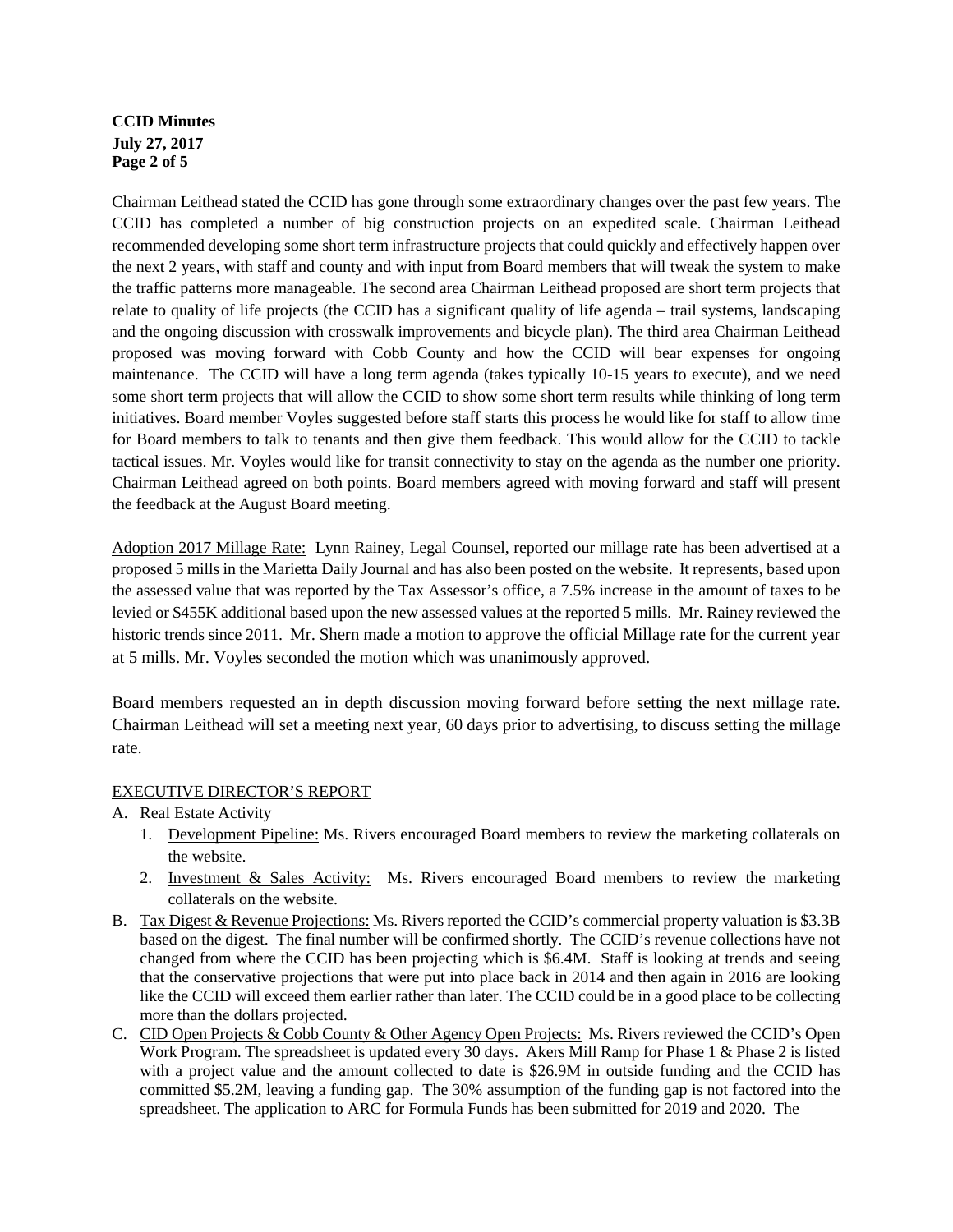## **CCID Minutes July 27, 2017 Page 3 of 5**

CCID could possibly be awarded \$12M-13M. An announcement will be made in early fall and Ms. Rivers will notify the Board if the CCID was successful in securing any funds. In addition, the feds have released a NOFA and Ms. Rivers will be pursuing that money. Last year, CCID staff submitted 2 federal applications-TIGER program and Fast Lane, and now this is the evolution of the Fast Lane funding mechanism. Although, the CCID was unsuccessful with either of those federal funding applications the feds indicated technically the CCID is doing fine, but needs a better polish. Ms. Rivers will hire a grant writer in Washington, D.C. to help message the federal application which should better position the CCID moving forward. Chairman Leithead and Board members discussed the CCID may have to put in more money for the Akers Mill project and Board members are cognizant that this may happen. The State of Georgia has been supportive through GTIB.

- D. Project Financials by EOY: Ms. Rivers reported staff will now be including projected cost savings or reimbursements on the CID Open Work Program. This way the Board can frame their decision making regarding future commitments on what is coming in and what is going out and get a comprehensive understanding as these requests are considered. There are approximately 7 projects that will be closed out by the end of the year with \$900K in savings on these projects. These are monies that the CCID committed, not money from other sources that are coming back to the CCID. This is a savings in commitments the CCID has made over the years towards these projects.
- E. Cash Flow Model: Ms. Rivers reviewed the Baseline Cash Flow Model. This is based on the financials that have been approved to date. The CCID has been projecting 2 years in the red (2018 and 2019) and now with the savings being fed into the cash flow model it does make an impact on the CCID's cash flow going forward in a positive manner. It puts 2019 in the black by \$60K. CCID staff is watching this and continuing to refine the numbers each month. The dollars will be managed accordingly.
- F. Required Action/Requests
	- 1. Akers Mill Ramp GTIB Approval: Ms. Rivers stated the ramp was recently awarded \$1.5M in GTIB funds and the Board will need to take the following action required by SRTA: "Authorization for Chair to execute GTIB Grant Agreement and approval of authorized signatories, and number of signatures required, for Draw Requests." Mr. Shern made a motion to authorize Chairman Leithead to execute the GTIB Grant Agreement on behalf of the CCID, and for Malaika Rivers and Mike Winters to be authorized to make draw requests for the grant funds on behalf of the Cumberland CID. Ms. Engel seconded the motion which was unanimously approved.
	- 2. Riverwood Streetscape CFA Approval: Ms. Rivers stated the CCID has been working on this project for many years and the design has been completed and is ready to go to construction. Mr. Rainey and the County have been working on the specifics of the CFA. Chairman Leithead stated the CCID has an ongoing discussion with the County about maintenance and hardscape initiatives. CFA's are negotiated individually. Mr. Rainey stated the CCID does not have an overall agreement with the County as far as covering all projects. This is a streetscape project not a road improvement project. The improvements are defined as: 1) infrastructure (sidewalk, crosswalk, etc.) 2) streetscape fixtures (pocket parks, pavers, trash receptacles, benches, etc.); and 3) landscape. The way this works out is under the CFA, the CCID does the preliminary engineering design (which is done) and the CCID pays for the ROW costs (though the actual acquisition of the ROW which is handled by the County) and then the construction of the infrastructure, installation and construction of the streetscape fixtures. The landscape installation is the CCID's responsibility should the CCID enter into the agreement. As far as the maintenance is concerned, the County maintains the infrastructure which includes the sidewalks, county standard crosswalks as well as the median. If the CCID were to install stamped concrete crosswalks that would be the CCID's responsibility.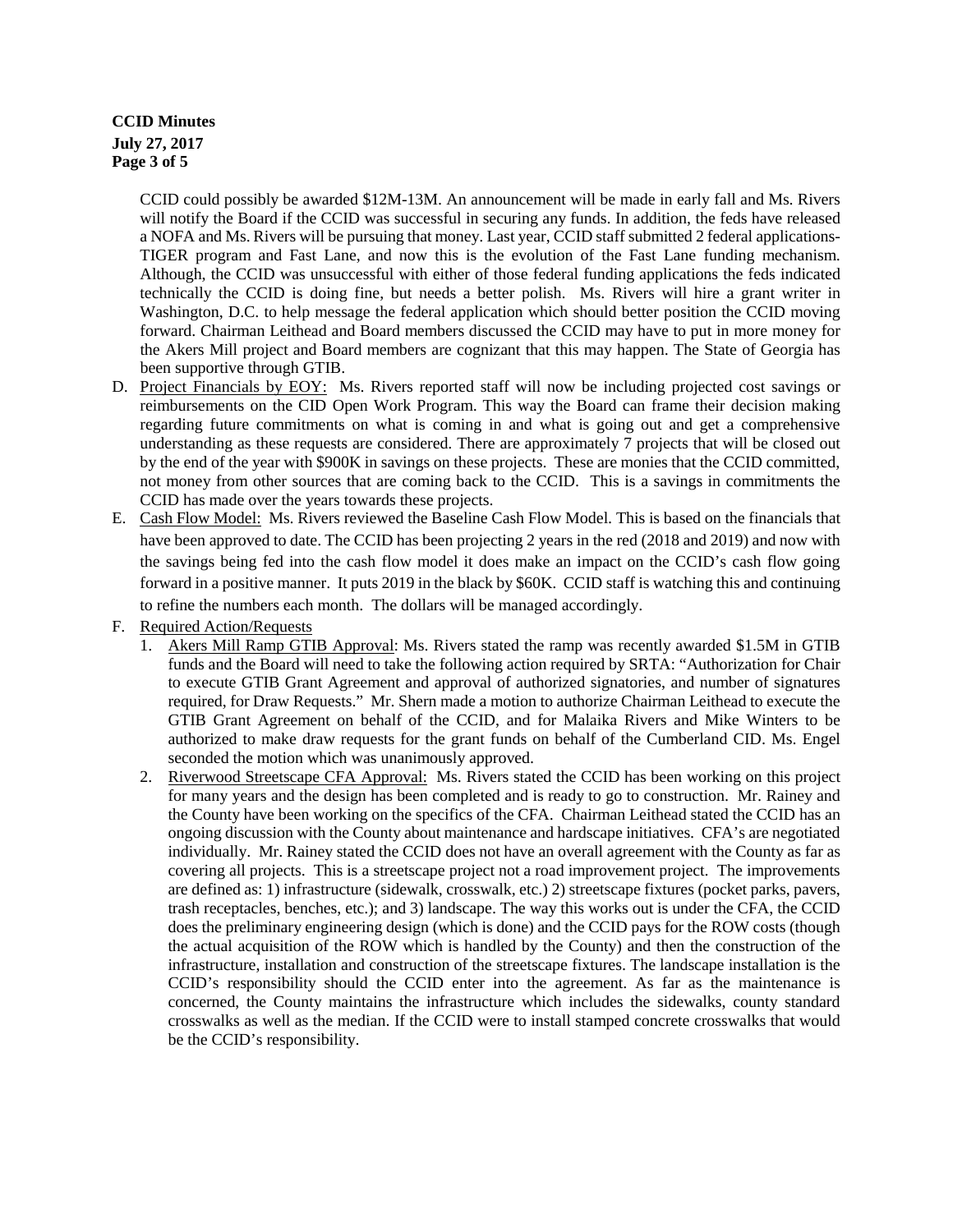# **CCID Minutes July 27, 2017 Page 4 of 5**

However, the CCID is not doing imprinted crosswalks on this project. As far as the streetscape fixtures, the CCID will provide maintenance for the plazas – trash receptacles, benches and if those are damaged under the current terms it would be the CCID's responsibility to maintain those items. For landscaping, if the CCID were to cease maintenance, there is the latitude that the County can undertake it or if they feel the expense is not justified, then the CCID would return it to the County standard for it to maintain. Mr. Rainey went on to state this would be the way this CFA would divide the installation and maintenance responsibilities. The only other changes to the CFA are typographical. Board members discussed accepting maintenance of the landscaping which at this point is a minimum addition to the CCID's existing landscape contract. A CFA must be signed before this project can move forward. Board member Voyles stated the CCID needs to sit down with the County to work through this on a broader basis about the whole CCID. Chairman Leithead agreed with Mr. Voyles. Mr. Teague made a motion to approve the Riverwood Streetscape CFA. Mr. Voyles seconded the motion which was unanimously approved.

3. Bridgescape Lighting Request (\$43,482): Ms. Rivers reported for several months now, the Board has been discussing the lighting on the Cumberland Boulevard bridgescape. The whole project including up lighting the project comes to \$2.2M, \$800K coming from outside sources. If the Board approves this last amount which covers the need for the lighting, which brings the CCID's total commitment to \$1.4M. Ms. Rivers went on to remind Board members, the blue decorative painting was cut out of the bridge structure so that allowed a cost savings to help absorb the cost associated with the lighting. It wasn't enough to cover it all. The cost to light the bridge is \$324,382 and the budget currently has \$255,900 available in it. This leaves a delta of \$43,482 needed if the Board would like to proceed with the lighting. It can be built into the existing construction schedule. This price is good until July  $31<sup>st</sup>$  at which time it increases \$1,000 per week. Board member Engel stated she is concerned about adding new obligations to a number when the Board will be in the red in 2018. Ms. Engel would like to meet to discuss mitigating our commitments. Board members discussed the cash management process. Mr. Voyles made a motion to approve \$43,482 for up lighting the Cumberland Blvd bridge. Mr. Teague seconded the motion which was unanimously approved.

### G. Key Updates

1. Bikeshare Update: Ms. Rivers gave Board members an update on the bikeshare initiative. Last month, the Board approved a commitment to support 5 bikeshare stations around the community for the period of 1 year. Ms. Rivers has identified 4 and maybe 5 properties which will cover all 4 of the quadrants. There would be good coverage with the bikeshare stations. The contract details are still being worked out with Zagster. The stations locations will be visible and accessible. The bikeshare program should be up and running by October. CCID staff has approached the National Park Service and they are interested in partnering, but there may be an increase in the CCID's financial obligation if this happens. There will be more information to come.

# H. Operations

- 1. Capital Improvements Update:Kyethea Clark, Director of Operations gave updates on: Cumberland Blvd Bridgescape and Interstate North Parkway Ped Improvements.
- 2. Community Programs & Services Updates: Ms. Clark reported the Paces Mill Palisades rehab project is moving forward and is finalizing the negotiations with the contractor. The project will be kicked off next month. The conceptual design will take 10-12 months and that is due to the National Park Service schedule.
- 3. Plans & Studies Updates: Ms. Clark reported Blueprint Cumberland is scheduled to be completed next month. The Advisory Committee meeting will be held mid-August. Kimley-Horn will present Blueprint Cumberland 3.0 at the next Board meeting.